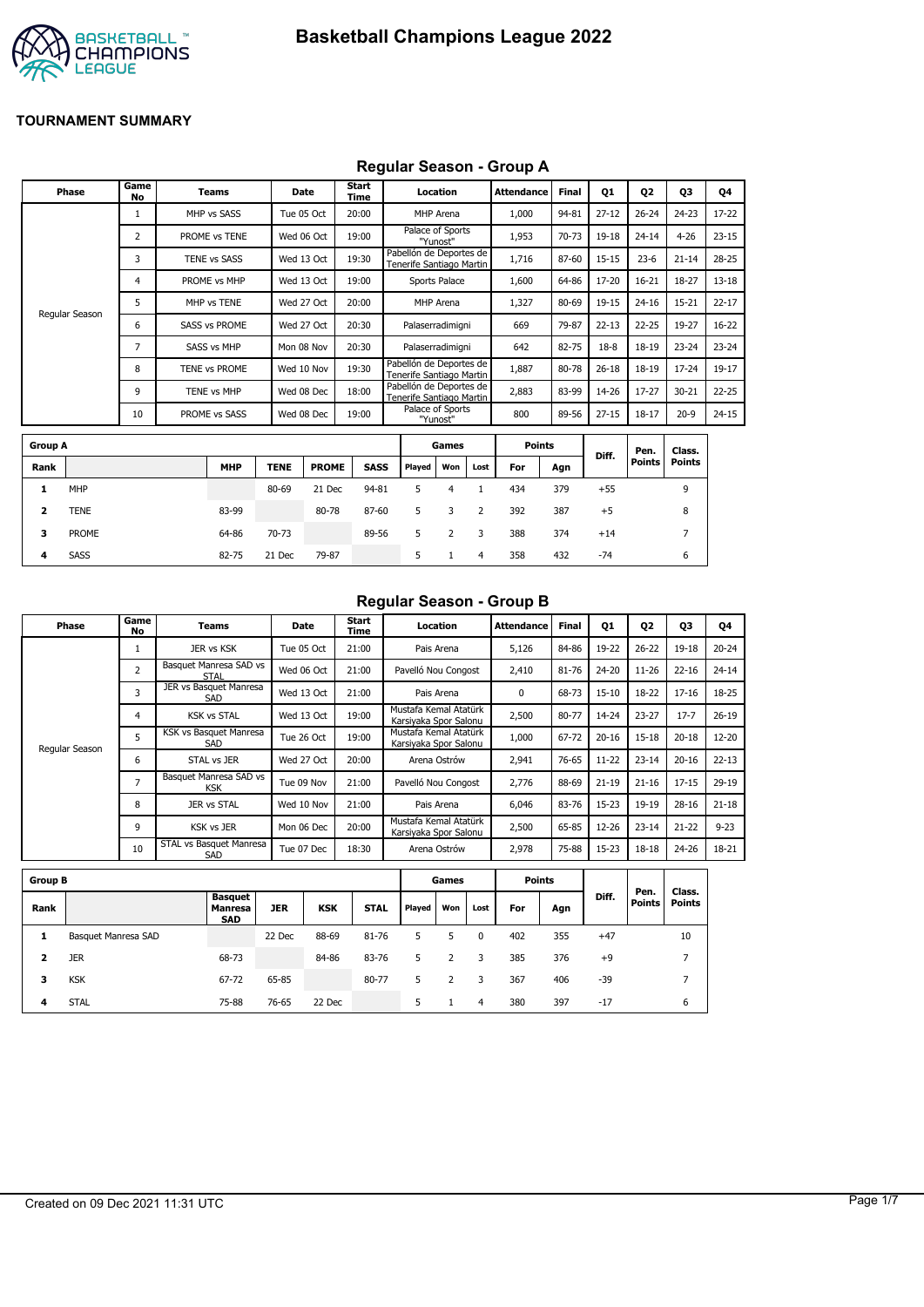

## **Regular Season - Group C**

|                         | Phase          | Game<br><b>No</b> | <b>Teams</b>       |             | Date       | Start<br>Time |                                                    | Location                     |                | <b>Attendance</b> | <b>Final</b> | Q1        | Q <sub>2</sub> | Q3             | Q4        | OT <sub>1</sub> |
|-------------------------|----------------|-------------------|--------------------|-------------|------------|---------------|----------------------------------------------------|------------------------------|----------------|-------------------|--------------|-----------|----------------|----------------|-----------|-----------------|
|                         |                | 1                 | LAVR vs JDA        | Tue 05 Oct  |            | 19:30         | Peace and Friendship                               | Stadium                      |                | 400               | 65-63        | $16 - 14$ | $14 - 14$      | $14 - 15$      | $21 - 20$ |                 |
|                         |                | 2                 | NIZH vs Unicaja SD |             | Wed 06 Oct | 19:00         | <b>Cultural Entertainment</b><br>Complex "Nagorny" |                              |                | 326               | 62-79        | 19-23     | $18 - 17$      | $12 - 12$      | $13 - 27$ |                 |
|                         |                | 3                 | JDA vs NIZH        |             | Tue 19 Oct | 20:30         | Palais des Sport Jean-                             | <b>Michel Geoffroy</b>       |                | $\mathbf{1}$      | 89-75        | 12-26     | $28 - 13$      | $23 - 13$      | $26 - 23$ |                 |
|                         |                | 4                 | Unicaja SD vs LAVR |             | Wed 20 Oct | 20:30         | Palacio de Deportes                                | Jose Maria Martin<br>Carpena |                | 4,473             | 86-70        | $20 - 20$ | $25 - 15$      | $21 - 21$      | $20 - 14$ |                 |
|                         | Regular Season | 5                 | Unicaja SD vs JDA  | Mon 01 Nov  |            | 20:30         | Palacio de Deportes                                | Jose Maria Martin<br>Carpena |                | 4,919             | 83-54        | $21 - 22$ | $15 - 7$       | $26 - 7$       | $21 - 18$ |                 |
|                         |                | 6                 | LAVR vs NIZH       |             | Tue 02 Nov | 19:30         | Peace and Friendship                               | Stadium                      |                | 500               | 95-86        | 28-27     | $21 - 17$      | $13 - 15$      | 18-21     | $15-6$          |
|                         |                | 7                 | NIZH vs LAVR       | Wed 17 Nov  |            | 19:00         | <b>Cultural Entertainment</b><br>Complex "Nagorny" |                              |                | 481               | 74-62        | $21 - 20$ | $19 - 11$      | $13 - 17$      | $21 - 14$ |                 |
|                         |                | 8                 | JDA vs Unicaja SD  | Tue 16 Nov  |            | 20:30         | Palais des Sport Jean-                             | Michel Geoffroy              |                | 4,000             | 78-68        | $21 - 15$ | $26 - 17$      | $13 - 17$      | 18-19     |                 |
| <b>Group C</b>          |                |                   |                    |             |            |               |                                                    | Games                        |                | <b>Points</b>     |              |           | Pen.           | Class.         |           |                 |
| Rank                    |                |                   | Unicaja<br>SD      | <b>LAVR</b> | <b>JDA</b> | <b>NIZH</b>   | Played                                             | Won                          | Lost           | For               | Agn          | Diff.     | <b>Points</b>  | <b>Points</b>  |           |                 |
| 1                       | Unicaja SD     |                   |                    | 86-70       | 83-54      | 15 Dec        | 4                                                  | 3                            | $\mathbf{1}$   | 316               | 264          | $+52$     |                | $\overline{7}$ |           |                 |
| $\overline{\mathbf{2}}$ | <b>LAVR</b>    |                   | 21 Dec             |             | 65-63      | 95-86         | $\overline{4}$                                     | $\overline{2}$               | $\overline{2}$ | 292               | 309          | $-17$     |                | 6              |           |                 |
| з                       | <b>JDA</b>     |                   | 78-68              | 14 Dec      |            | 89-75         | $\overline{4}$                                     | 2                            | $\overline{2}$ | 284               | 291          | $-7$      |                | 6              |           |                 |
| 4                       | <b>NIZH</b>    |                   | 62-79              | 74-62       | 21 Dec     |               | $\overline{4}$                                     | $\mathbf{1}$                 | 3              | 297               | 325          | $-28$     |                | 5              |           |                 |

#### **Regular Season - Group D**

| Phase          | Game<br>No | <b>Teams</b>                                    | Date       | Start<br>Time | Location                          | Attendance  | <b>Final</b> | <b>Q1</b> | Q2        | Q3        | 04        |
|----------------|------------|-------------------------------------------------|------------|---------------|-----------------------------------|-------------|--------------|-----------|-----------|-----------|-----------|
|                |            | Universo Treviso Basket<br><b>SSDRL vs RIGA</b> | Tue 05 Oct | 20:30         | Palaverde                         | 1,353       | 91-85        | $23 - 22$ | 19-30     | $23 - 12$ | $26 - 21$ |
|                | 2          | SZOM vs AEK                                     | Wed 06 Oct | 18:00         | Savaria Arena                     | 2,200       | 83-78        | 19-21     | 19-14     | $19 - 19$ | $26 - 24$ |
|                | 3          | AEK vs Universo Treviso<br><b>Basket SSDRL</b>  | Tue 19 Oct | 19:30         | Ano Liosia Olympic<br>Sports Hall | 1,900       | 77-92        | 18-23     | 18-27     | $24 - 15$ | $17-27$   |
|                | 4          | RIGA vs SZOM                                    | Wed 20 Oct | 19:00         | Arena Riga                        | 530         | 74-80        | $11 - 16$ | $26 - 19$ | 24-29     | $13 - 16$ |
| Regular Season | כ          | RIGA vs AEK                                     | Wed 03 Nov | 19:00         | Arena Riga                        | $\mathbf 0$ | $92 - 76$    | $27 - 15$ | $19 - 19$ | $22 - 22$ | $24 - 20$ |
|                | 6          | Universo Treviso Basket<br><b>SSDRL vs SZOM</b> | Wed 03 Nov | 20:30         | Palaverde                         | 1,609       | 68-60        | $9 - 15$  | $23 - 12$ | $23 - 17$ | $13 - 16$ |
|                | ∍          | <b>AEK vs RIGA</b>                              | Mon 15 Nov | 19:30         | Ano Liosia Olympic<br>Sports Hall | 1,150       | 88-79        | $25 - 25$ | $15 - 12$ | 18-21     | $30 - 21$ |
|                | 8          | SZOM vs Universo Treviso<br><b>Basket SSDRL</b> | Wed 17 Nov | 18:00         | Savaria Arena                     | 2,200       | 81-80        | 18-24     | $23-9$    | 18-24     | $22 - 23$ |

| <b>Group D</b> |                               |                                                                    |             |             |            |        | Games |      |     | <b>Points</b> |       |                       |                         |
|----------------|-------------------------------|--------------------------------------------------------------------|-------------|-------------|------------|--------|-------|------|-----|---------------|-------|-----------------------|-------------------------|
| Rank           |                               | <b>Universo</b><br><b>Treviso</b><br><b>Basket</b><br><b>SSDRL</b> | <b>SZOM</b> | <b>RIGA</b> | <b>AEK</b> | Played | Won   | Lost | For | Agn           | Diff. | Pen.<br><b>Points</b> | Class.<br><b>Points</b> |
|                | Universo Treviso Basket SSDRL |                                                                    | 68-60       | 91-85       | 22 Dec     | 4      | 3     |      | 331 | 303           | $+28$ |                       | 7                       |
| 2              | <b>SZOM</b>                   | 81-80                                                              |             | 22 Dec      | 83-78      | 4      | 3     |      | 304 | 300           | $+4$  |                       | ⇁                       |
| з              | <b>RIGA</b>                   | 14 Dec                                                             | 74-80       |             | $92 - 76$  | 4      |       | 3    | 330 | 335           | -5    |                       | 5                       |
| 4              | <b>AEK</b>                    | 77-92                                                              | 14 Dec      | 88-79       |            | 4      |       |      | 319 | 346           | $-27$ |                       | 5                       |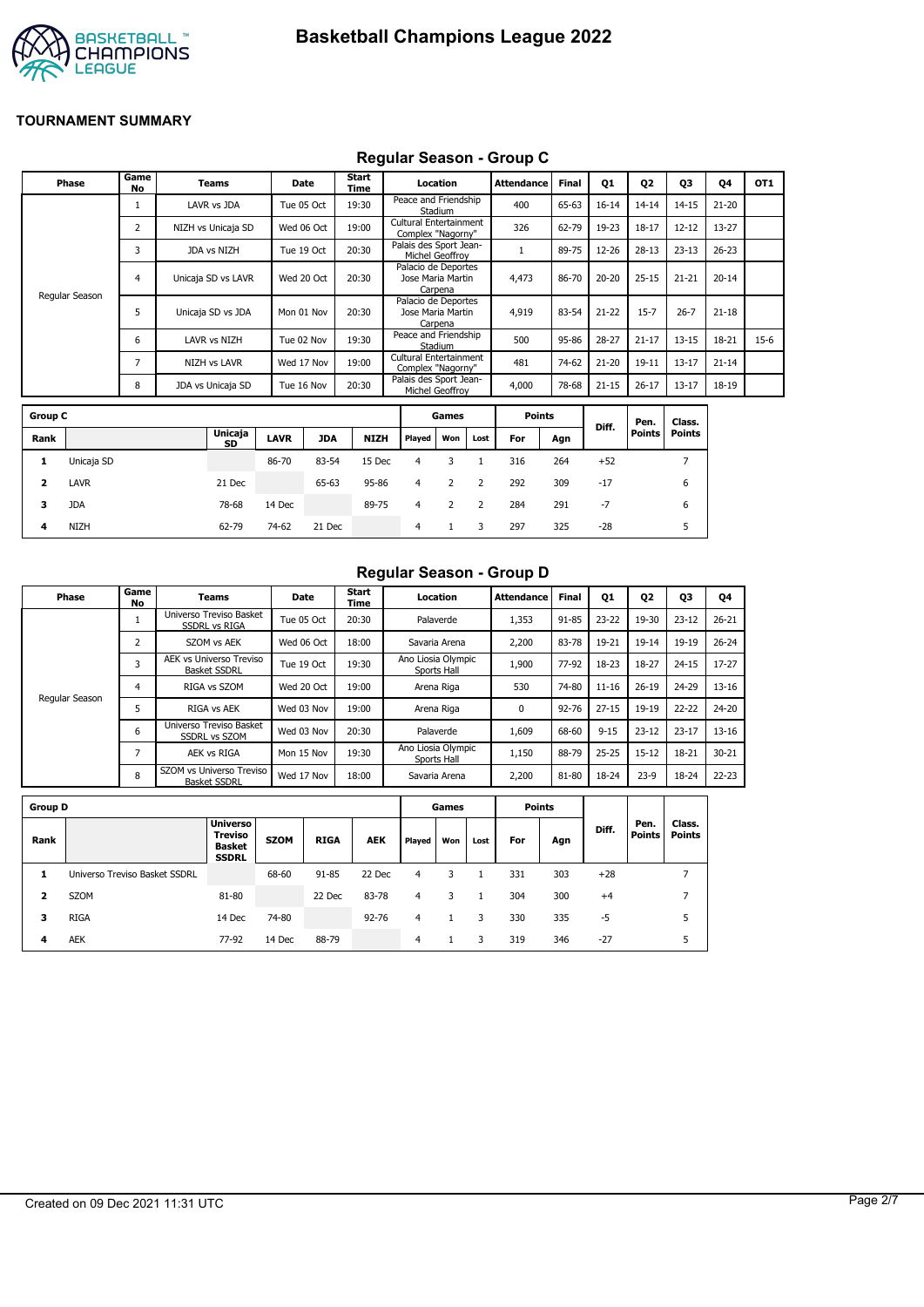

### **Regular Season - Group E**

|                         |                |                   |                     |             |             | .                    |                   |                |              |                   |              |           |               |                |           |
|-------------------------|----------------|-------------------|---------------------|-------------|-------------|----------------------|-------------------|----------------|--------------|-------------------|--------------|-----------|---------------|----------------|-----------|
|                         | <b>Phase</b>   | Game<br><b>No</b> | <b>Teams</b>        |             | Date        | <b>Start</b><br>Time |                   | Location       |              | <b>Attendance</b> | <b>Final</b> | Q1        | 02            | Q3             | Q4        |
|                         |                | 1                 | <b>IGOK vs PAOK</b> |             | Tue 05 Oct  | 18:30                | Sportska Dvorana  | Laktaši        |              | 700               | 68-64        | 19-12     | $7 - 20$      | $17 - 17$      | $25 - 15$ |
|                         |                | 2                 | <b>GALA vs NYMB</b> |             | Wed 06 Oct  | 21:00                | Sinan Erdem Arena |                |              | 1,200             | 101-85       | $23 - 26$ | 29-22         | $23-19$        | $26 - 18$ |
|                         |                | 3                 | PAOK vs NYMB        |             | Tue 12 Oct  | 19:30                | PAOK Sports Arena |                |              | 1,500             | 83-84        | $11 - 21$ | $24 - 19$     | $23 - 25$      | $25-19$   |
|                         |                | 4                 | <b>IGOK vs GALA</b> |             | Wed 13 Oct  | 18:30                | Sportska Dvorana  | Laktaši        |              | 1,000             | 85-89        | $17 - 27$ | $27 - 25$     | $23 - 16$      | 18-21     |
|                         |                | 5                 | PAOK vs GALA        |             | Mon 25 Oct  | 19:30                | PAOK Sports Arena |                |              | 2,500             | $81 - 74$    | $12 - 24$ | $21 - 12$     | $22 - 17$      | $26 - 21$ |
|                         | Regular Season | 6                 | NYMB vs IGOK        |             | Tue 26 Oct  | 18:30                |                   | Kralovka Arena |              | 1,370             | 86-82        | $16 - 14$ | $30 - 21$     | 18-31          | $22 - 16$ |
|                         |                | 7                 | <b>GALA vs IGOK</b> |             | Tue 09 Nov  | 20:00                | Sinan Erdem Arena |                |              | 1,516             | 82-74        | $15-19$   | $19 - 15$     | $26 - 25$      | $22 - 15$ |
|                         |                | 8                 | <b>NYMB vs PAOK</b> |             | Tue 09 Nov  | 18:30                |                   | Kralovka Arena |              | 1,790             | $71 - 75$    | $21 - 21$ | 19-16         | $21 - 12$      | $10 - 26$ |
|                         |                | 9                 | <b>IGOK vs NYMB</b> |             | Tue 07 Dec  | 18:30                | Sportska Dvorana  | Laktaši        |              | 400               | 76-69        | $26 - 25$ | $13 - 19$     | $23 - 8$       | $14 - 17$ |
|                         |                | 10                | <b>GALA vs PAOK</b> |             | Wed 08 Dec  | 20:00                | Sinan Erdem Arena |                |              | 3,273             | 87-75        | 28-22     | $20 - 18$     | $28 - 18$      | $11 - 17$ |
| <b>Group E</b>          |                |                   |                     |             |             |                      |                   | Games          |              | <b>Points</b>     |              |           | Pen.          | Class.         |           |
| Rank                    |                |                   | <b>GALA</b>         | <b>NYMB</b> | <b>IGOK</b> | <b>PAOK</b>          | Played            | Won            | Lost         | For               | Agn          | Diff.     | <b>Points</b> | <b>Points</b>  |           |
| 1                       | <b>GALA</b>    |                   |                     | 101-85      | 82-74       | 87-75                | 5                 | $\overline{4}$ | $\mathbf{1}$ | 433               | 400          | $+33$     |               | 9              |           |
| $\overline{\mathbf{2}}$ | <b>NYMB</b>    |                   | 22 Dec              |             | 86-82       | $71 - 75$            | 5                 | $\overline{2}$ | 3            | 395               | 417          | $-22$     |               | $\overline{7}$ |           |
| з                       | <b>IGOK</b>    |                   | 85-89               | 76-69       |             | 68-64                | 5                 | $\overline{2}$ | 3            | 385               | 390          | $-5$      |               | $\overline{7}$ |           |
| 4                       | <b>PAOK</b>    |                   | 81-74               | 83-84       | 22 Dec      |                      | 5                 | 2              | 3            | 378               | 384          | -6        |               | 7              |           |

## **Regular Season - Group F**

| Phase          | Game<br>No | Teams               | <b>Date</b> | Start<br>Time | Location                     | <b>Attendance</b> | <b>Final</b> | 01        | Q <sub>2</sub> | Q3        | 04        | OT <sub>1</sub> |
|----------------|------------|---------------------|-------------|---------------|------------------------------|-------------------|--------------|-----------|----------------|-----------|-----------|-----------------|
|                |            | TOFA vs OOST        | Tue 05 Oct  | 19:00         | Tofas Nilüfer Spor<br>Salonu | 700               | $92 - 83$    | $29 - 16$ | $20 - 22$      | $27 - 22$ | $16 - 23$ |                 |
|                |            | SIG vs KALE         | Wed 06 Oct  | 20:30         | <b>Rhenus Sport</b>          | 3,025             | $75 - 73$    | 19-24     | $22 - 12$      | $17 - 17$ | 17-20     |                 |
|                | 3          | OOST vs SIG         | Mon 11 Oct  | 20:00         | Versluys   Dôme              | 901               | 77-83        | $15 - 14$ | $23 - 25$      | 19-28     | $20 - 16$ |                 |
|                | 4          | <b>TOFA vs KALE</b> | Tue 12 Oct  | 19:00         | Tofas Nilüfer Spor<br>Salonu | 0                 | $77 - 81$    | $25 - 18$ | $15 - 22$      | $18 - 22$ | 19-19     |                 |
|                |            | SIG vs TOFA         | Tue 26 Oct  | 20:30         | <b>Rhenus Sport</b>          | 4,425             | 74-76        | $13 - 25$ | $21 - 15$      | $21 - 20$ | 19-16     |                 |
| Regular Season | 6          | <b>KALE vs OOST</b> | Tue 26 Oct  | 19:00         | Saku Suurhall                | 834               | 85-87        | $25-19$   | $21 - 16$      | $19 - 18$ | $10-22$   | $10 - 12$       |
|                |            | <b>TOFA vs SIG</b>  | Wed 10 Nov  | 20:00         | Tofas Nilüfer Spor<br>Salonu | 794               | 85-75        | $27 - 15$ | 19-20          | $17 - 27$ | $22 - 13$ |                 |
|                | 8          | <b>OOST vs KALE</b> | Wed 10 Nov  | 20:00         | Versluys   Dôme              | 1,001             | 99-66        | $25 - 22$ | $24 - 12$      | $26 - 16$ | $24 - 16$ |                 |
|                | 9          | KALE vs SIG         | Tue 07 Dec  | 19:00         | Saku Suurhall                | 608               | 86-93        | $22 - 30$ | $16 - 17$      | $21 - 18$ | $27 - 28$ |                 |
|                | 10         | OOST vs TOFA        | Wed 08 Dec  | 20:00         | Versluys   Dôme              | 20                | 78-83        | $19 - 10$ | 13-31          | $30 - 21$ | $16 - 21$ |                 |

| <b>Group F</b> |             |             |            |             |             |        | Games |      | <b>Points</b> |     | Diff. | Pen.   | Class.        |
|----------------|-------------|-------------|------------|-------------|-------------|--------|-------|------|---------------|-----|-------|--------|---------------|
| Rank           |             | <b>TOFA</b> | <b>SIG</b> | <b>OOST</b> | <b>KALE</b> | Played | Won   | Lost | For           | Agn |       | Points | <b>Points</b> |
|                | <b>TOFA</b> |             | 85-75      | $92 - 83$   | $77 - 81$   | 5.     | 4     |      | 413           | 391 | $+22$ |        | 9             |
| 2              | SIG         | 74-76       |            | 21 Dec      | $75 - 73$   | 5.     | 3     | -2   | 400           | 397 | $+3$  |        | 8             |
| з              | <b>OOST</b> | 78-83       | $77 - 83$  |             | 99-66       | 5      |       | 3    | 424           | 409 | $+15$ |        | ⇁             |
| 4              | <b>KALE</b> | 21 Dec      | 86-93      | 85-87       |             | 5      |       | 4    | 391           | 431 | $-40$ |        | 6             |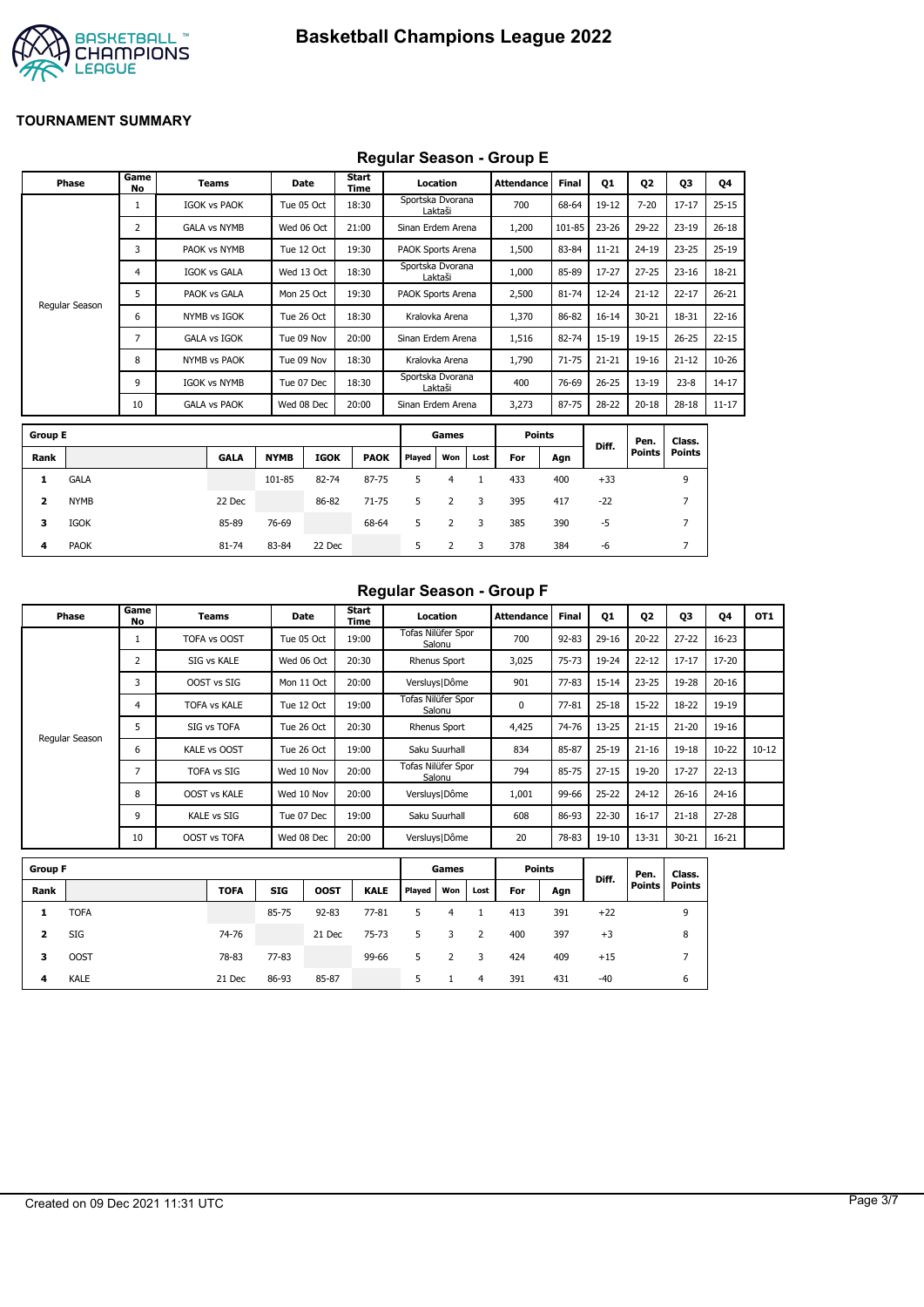

## **Regular Season - Group G**

| Phase          | Game<br>No               | <b>Teams</b>        |            | Date        | Start<br>Time |                                               | Location       |      | Attendance    | <b>Final</b>   | Q1        | Q <sub>2</sub> | Q3            | Q4        | OT1       | OT <sub>2</sub> |
|----------------|--------------------------|---------------------|------------|-------------|---------------|-----------------------------------------------|----------------|------|---------------|----------------|-----------|----------------|---------------|-----------|-----------|-----------------|
|                |                          | <b>BRIN vs HOLO</b> |            | Wed 06 Oct  | 20:30         | Palazzetto dello Sport<br>"Elio Pentassuglia" |                |      | 1,000         | 61-88          | $9 - 29$  | 13-20          | $17 - 21$     | $22 - 18$ |           |                 |
|                | 2                        | CLUJ vs DSK         |            | Tue 05 Oct  | 19:30         |                                               | <b>BTarena</b> |      | 1,650         | 66-60          | 14-21     | $18 - 10$      | $21 - 16$     | $13 - 13$ |           |                 |
|                | 3                        | <b>BRIN vs CLUJ</b> |            | Mon 18 Oct  | 20:30         | Palazzetto dello Sport<br>"Elio Pentassuglia" |                |      | 1,500         | 71-76          | $15 - 18$ | $14 - 12$      | $12 - 17$     | $30 - 29$ |           |                 |
|                | 4                        | DSK vs HOLO         |            | Tue 07 Dec  | 20:00         | Volkswagen Arena                              |                |      | 0             | 86-79          | 18-23     | $22 - 19$      | $26 - 14$     | $20 - 23$ |           |                 |
| Regular Season | 5                        | HOLO vs CLUJ        |            | Wed 03 Nov  | 19:45         | Holon Toto Arena                              |                |      | 0             | 78-68          | 22-20     | $15 - 16$      | $21 - 19$     | $20 - 13$ |           |                 |
|                | 6                        | DSK vs BRIN         |            | Wed 03 Nov  | 20:00         | Volkswagen Arena                              |                |      | 750           | 82-76          | 22-27     | $22 - 21$      | $19 - 13$     | 19-15     |           |                 |
|                | $\overline{\phantom{a}}$ | <b>BRIN vs DSK</b>  |            | Tue 16 Nov  | 20:30         | Palazzetto dello Sport<br>"Elio Pentassuglia" |                |      | 1,400         | 82-73          | $22 - 16$ | 19-27          | $20 - 8$      | $21 - 22$ |           |                 |
|                | 8                        | CLUJ vs HOLO        |            | Wed 17 Nov  | 19:30         |                                               | <b>BTarena</b> |      | $\Omega$      | $106 -$<br>101 | 17-24     | $20 - 22$      | $20 - 15$     | $26 - 22$ | $11 - 11$ | $12 - 7$        |
| <b>Group G</b> |                          |                     |            |             |               |                                               | Games          |      | <b>Points</b> |                |           | Pen.           | Class.        |           |           |                 |
| Rank           |                          | <b>CLUJ</b>         | <b>DSK</b> | <b>HOLO</b> | <b>BRIN</b>   | Played                                        | Won            | Lost | For           | Agn            | Diff.     | Points         | <b>Points</b> |           |           |                 |

| .            |             |             |            |             |             |                |     |      |     |     |       | ren.   | ciass. |
|--------------|-------------|-------------|------------|-------------|-------------|----------------|-----|------|-----|-----|-------|--------|--------|
| Rank         |             | <b>CLUJ</b> | <b>DSK</b> | <b>HOLO</b> | <b>BRIN</b> | Played         | Won | Lost | For | Agn | Diff. | Points | Points |
| 1            | <b>CLUJ</b> |             | 66-60      | 106-101     | 15 Dec      | $\overline{4}$ |     |      | 316 | 310 | $+6$  |        |        |
| $\mathbf{2}$ | <b>DSK</b>  | 22 Dec      |            | 86-79       | 82-76       | 4              | 2   | 2    | 301 | 303 | $-2$  |        | 6      |
| 3.           | HOLO        | 78-68       | 15 Dec     |             | 22 Dec      | 4              |     | 2    | 346 | 321 | $+25$ |        | 6      |
| 4            | BRIN        | 71-76       | 82-73      | 61-88       |             | 4              |     | 3    | 290 | 319 | $-29$ |        |        |

## **Regular Season - Group H**

| Phase          | Game<br>No | Teams                 | <b>Date</b> | Start<br>Time | Location                              | Attendance    | <b>Final</b> | Q1        | Q <sub>2</sub> | Q3        | Q4        | OT <sub>1</sub> | OT <sub>2</sub> |
|----------------|------------|-----------------------|-------------|---------------|---------------------------------------|---------------|--------------|-----------|----------------|-----------|-----------|-----------------|-----------------|
|                |            | <b>BURG vs BESIK</b>  | Mon 04 Oct  | 20:30         | Pabellon Multiusos<br>Coliseum Burgos | 7,415         | 82-74        | $21 - 20$ | $23 - 23$      | $14 - 15$ | $24 - 16$ |                 |                 |
|                |            | <b>OLDEN vs VILN</b>  | Wed 06 Oct  | 20:00         | <b>EWE Arena</b>                      | 2,836         | $76 - 72$    | $16 - 18$ | $21 - 20$      | $21 - 21$ | $18 - 13$ |                 |                 |
|                | 3          | <b>VILN vs BURG</b>   | Tue 19 Oct  | 19:30         | Avia Solutions Group<br>Arena         | 2,632         | 87-69        | $22 - 17$ | $27 - 13$      | $17 - 22$ | $21 - 17$ |                 |                 |
| Regular Season | 4          | <b>OLDEN VS BESIK</b> | Tue 19 Oct  | 20:00         | <b>EWE Arena</b>                      | 3,000         | 81-83        | $31 - 25$ | $21 - 17$      | 13-25     | $16 - 16$ |                 |                 |
|                | 5          | <b>BESIK vs VILN</b>  | Tue 02 Nov  | 20:00         | Besiktas Akatlar Arena                | 500           | 82-79        | $22 - 6$  | $22 - 21$      | $11 - 21$ | 14-21     | $5 - 5$         | $8 - 5$         |
|                | 6          | <b>BURG vs OLDEN</b>  | Tue 02 Nov  | 20:30         | Pabellon Multiusos<br>Coliseum Burgos | 6,819         | $92 - 80$    | $24 - 24$ | $16 - 18$      | $33 - 17$ | $19 - 21$ |                 |                 |
|                |            | <b>VILN vs BESIK</b>  | Wed 17 Nov  | 19:30         | Avia Solutions Group<br>Arena         | 4,121         | 82-69        | $20 - 14$ | $21 - 22$      | $22 - 15$ | 19-18     |                 |                 |
|                | 8          | <b>OLDEN vs BURG</b>  | Wed 17 Nov  | 20:00         | <b>EWE Arena</b>                      | 3,157         | $72 - 85$    | $25 - 14$ | $14 - 17$      | $16 - 24$ | 17-30     |                 |                 |
| Group H        |            |                       |             |               | Games                                 | <b>Dointe</b> |              |           |                |           |           |                 |                 |

| Group H<br>Points<br>Games |              |             |             |              |              |        | Diff. | Pen. | Class. |     |       |          |               |
|----------------------------|--------------|-------------|-------------|--------------|--------------|--------|-------|------|--------|-----|-------|----------|---------------|
| Rank                       |              | <b>BURG</b> | <b>VILN</b> | <b>BESIK</b> | <b>OLDEN</b> | Played | Won   | Lost | For    | Agn |       | Points I | <b>Points</b> |
|                            | <b>BURG</b>  |             | 21 Dec      | 82-74        | $92 - 80$    | 4      |       |      | 328    | 313 | $+15$ |          |               |
| 2                          | <b>VILN</b>  | 87-69       |             | 82-69        | 13 Dec       | 4      |       |      | 320    | 296 | $+24$ |          | 6             |
| з                          | <b>BESIK</b> | 14 Dec      | 82-79       |              | 21 Dec       | 4      |       |      | 308    | 324 | $-16$ |          | 6             |
| 4                          | <b>OLDEN</b> | 72-85       | 76-72       | 81-83        |              | 4      |       |      | 309    | 332 | $-23$ |          | 5             |
|                            |              |             |             |              |              |        |       |      |        |     |       |          |               |

| Classification<br>Class. | Diff.<br>Difference | <b>DSQ</b> | GP<br>Disqualified | Games plaved |  |
|--------------------------|---------------------|------------|--------------------|--------------|--|
| <b>OTx</b><br>Overtime   | Quarter Time<br>Qx  | W/L        | Win/Loss           |              |  |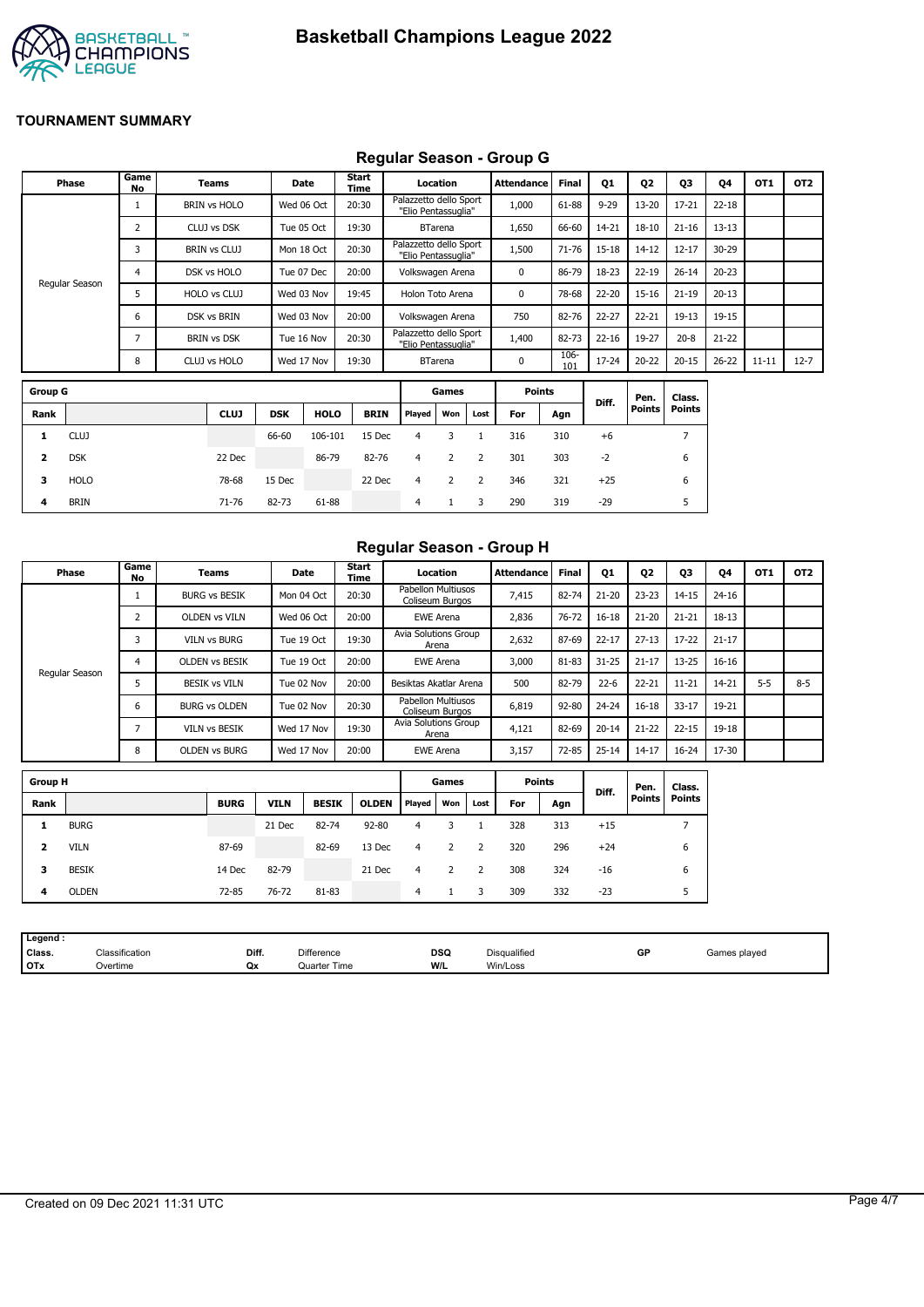

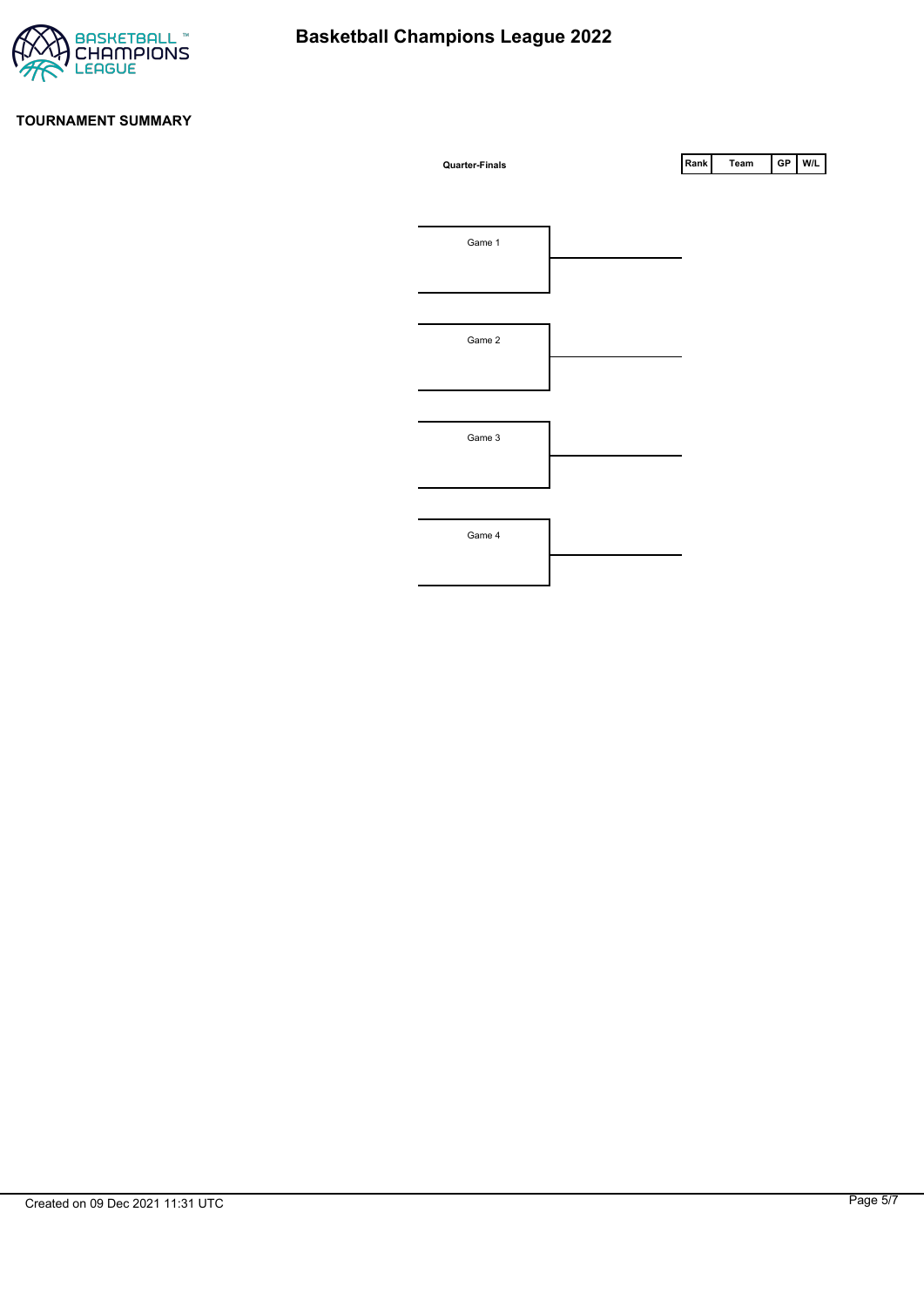

# **Basketball Champions League 2022**

#### **TOURNAMENT SUMMARY**

**Play-ins**

| Game 8 |  |
|--------|--|
|        |  |
|        |  |
| Game 7 |  |
|        |  |
|        |  |
| Game 6 |  |
|        |  |
|        |  |
| Game 5 |  |
|        |  |
|        |  |
| Game 4 |  |
|        |  |
|        |  |
| Game 3 |  |
|        |  |
|        |  |
| Game 2 |  |
|        |  |
|        |  |
| Game 1 |  |
|        |  |
|        |  |